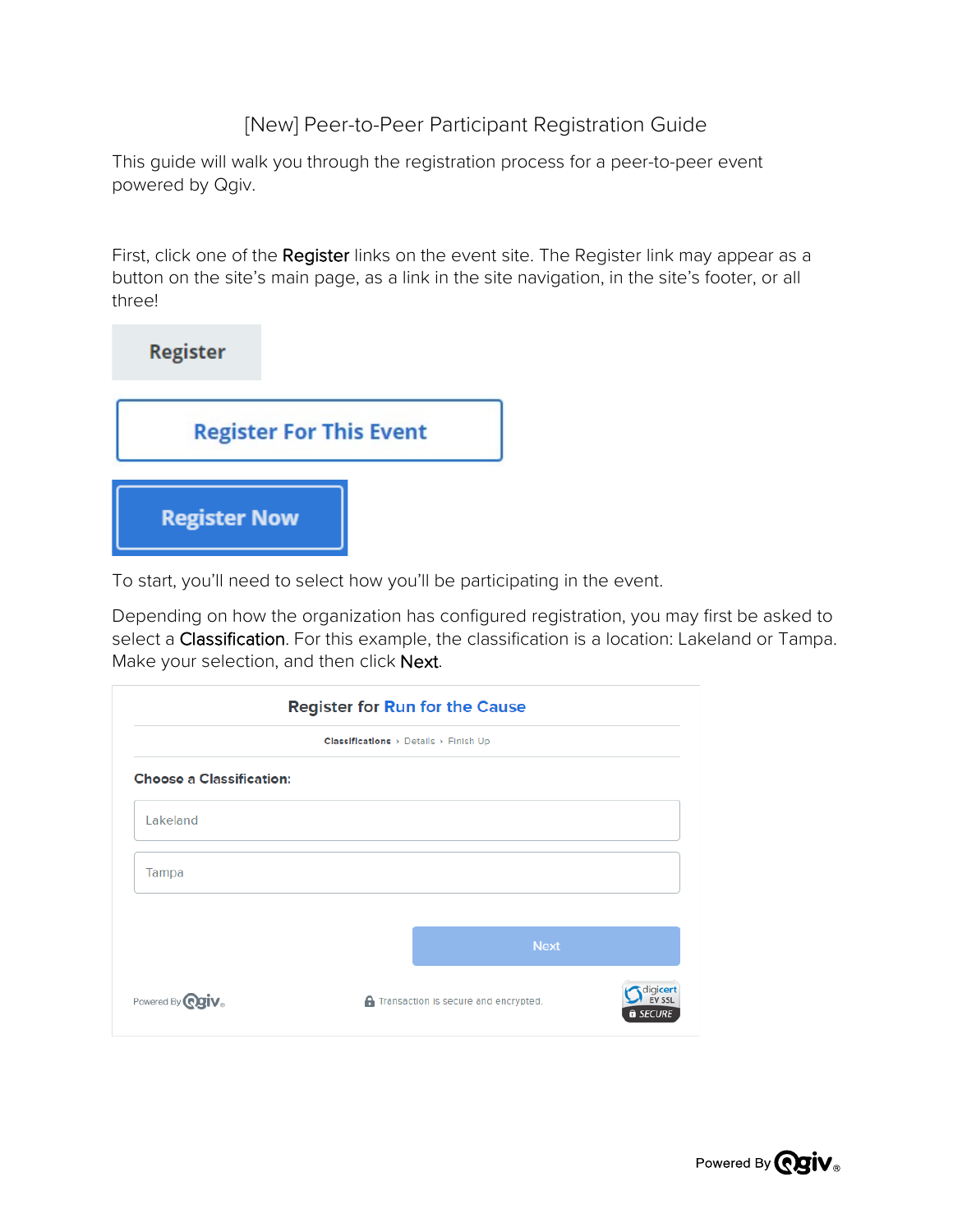Next, you'll likely be asked how you want to participate. If the organization has only configured one option, you'll skip this screen.

| Location > Details > Finish Up                                          |      |
|-------------------------------------------------------------------------|------|
| Participant #1                                                          |      |
| How do you want to participate?                                         |      |
|                                                                         | \$15 |
| Run or walk 5K (3.1 miles) whenever and wherever is convenient for you! |      |
|                                                                         | \$25 |
| Join us for a 13.1-mile run through a beautiful country course!         |      |
|                                                                         |      |
|                                                                         |      |

After that, if teams are enabled for the event, decide if you'll be participating As an Individual or if you want to Join or Create a Team.

|                                                                               | Location > Details > Finish Up                                         |   |
|-------------------------------------------------------------------------------|------------------------------------------------------------------------|---|
|                                                                               | Participant #1                                                         |   |
| How do you want to participate?                                               |                                                                        |   |
| <b>5K Fun Run</b>                                                             |                                                                        | Ø |
|                                                                               |                                                                        |   |
| As an Individual<br>Work on your own to reach your personal fundraising goal. |                                                                        |   |
|                                                                               |                                                                        |   |
| Join or Create a Team >                                                       |                                                                        |   |
|                                                                               | Work as a group to reach your personal + collective fundraising goals. |   |
|                                                                               |                                                                        |   |
| Powered By <b>COTIV</b>                                                       | <b>A</b> Transaction is secure and encrypted.                          |   |

Please note: If the organization has not configured classifications or multiple participation options, the Individual or Team selection will be the first step of the registration process. If there are no classifications, only one participation option, and no teams for the event, you'll skip straight to the Details page when you begin registration.

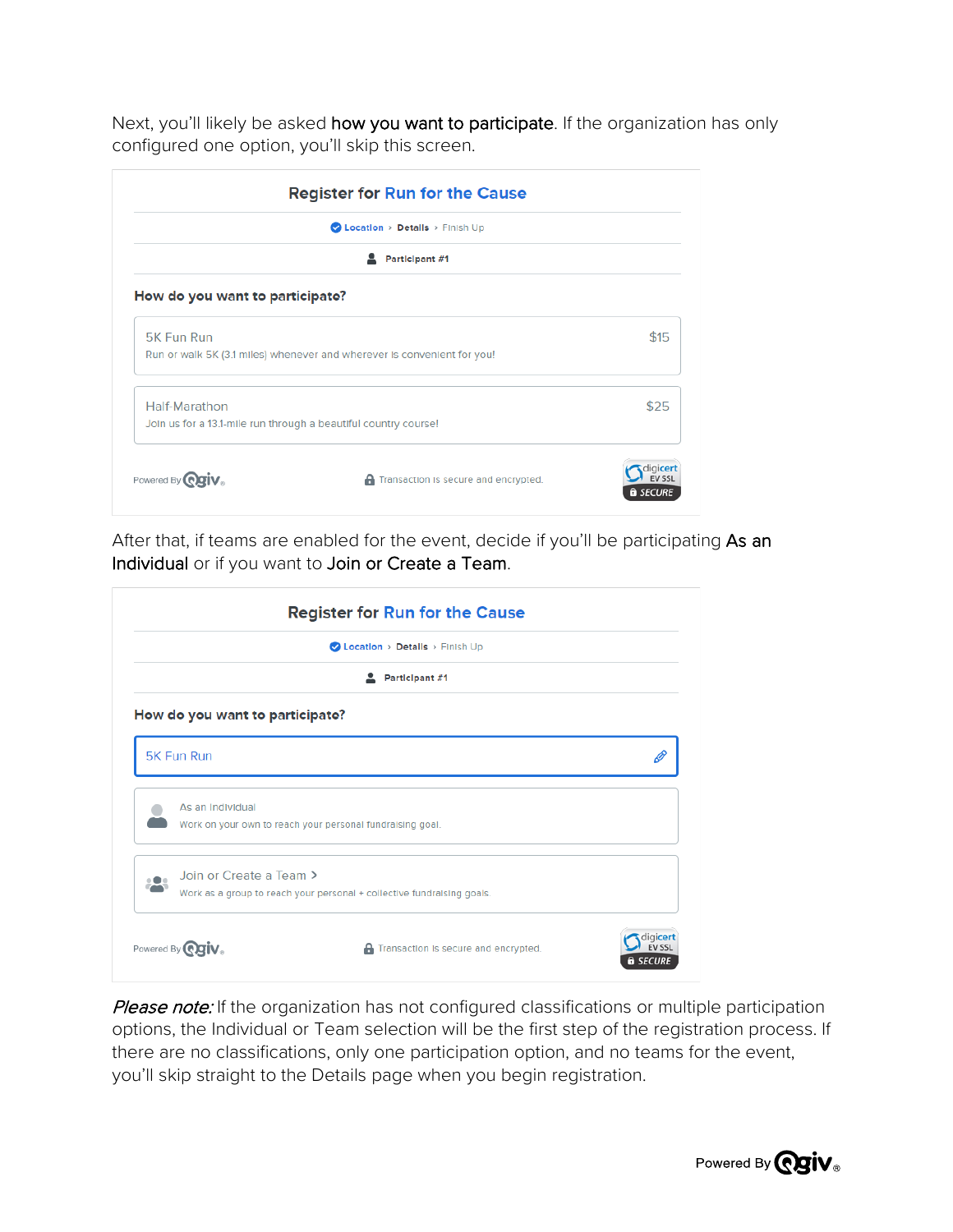If you select Join or Create a Team, you'll see a pop-up asking you to Join an existing team or Start A New Team.

| ×<br>Join a Team   |
|--------------------|
|                    |
|                    |
| Join               |
| Join               |
|                    |
| : Start A New Team |
|                    |

If you Start A New Team, you'll choose the team's name and decide the team's fundraising goal. You'll also be designated as the team captain, which means you can edit the team's fundraising page.

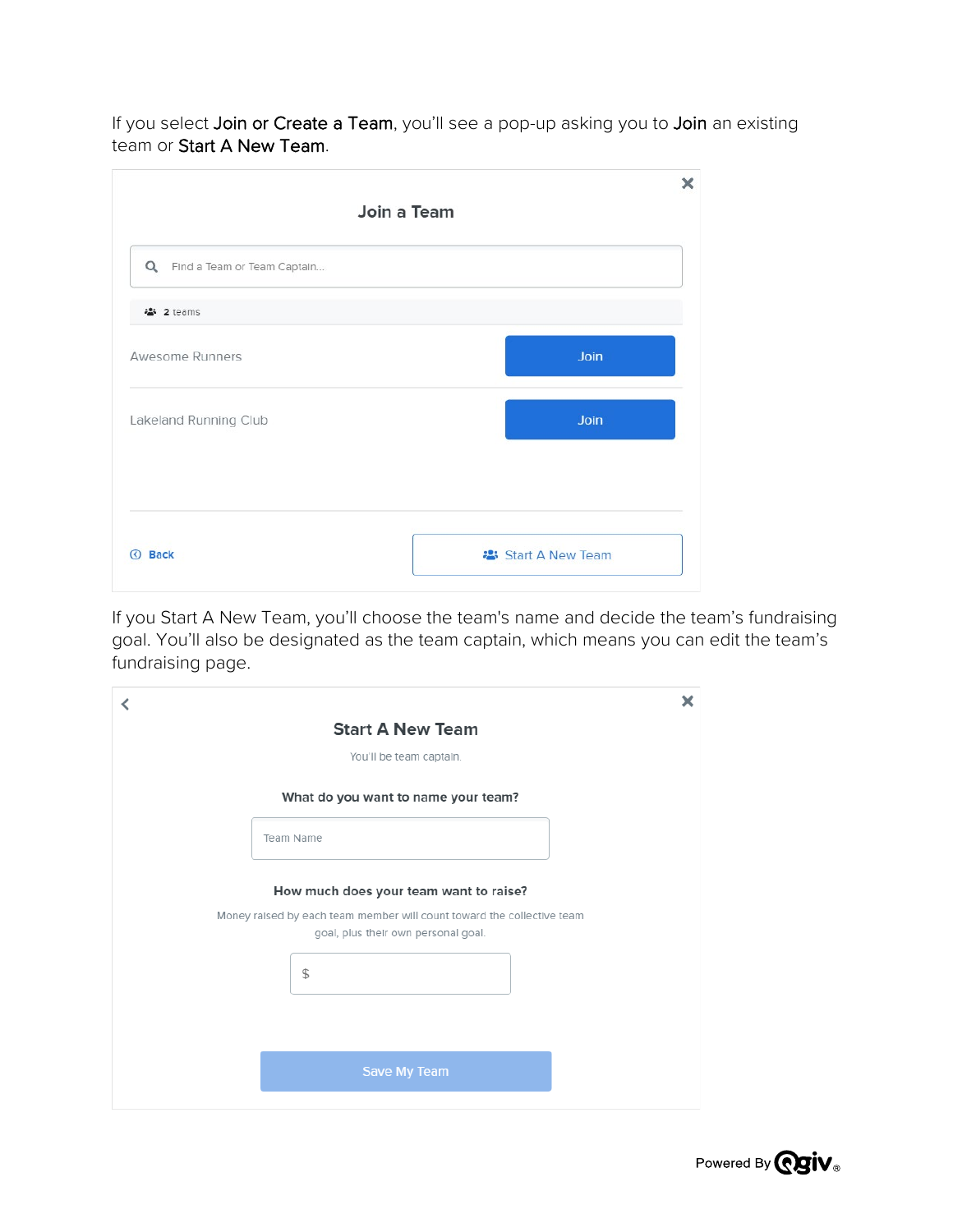On the Details screen, you'll determine your fundraising goal. If you're part of a team, your personal goal will contribute to the team's goal.

| <b>Your Fundraising Goal</b>    |                                             |  |
|---------------------------------|---------------------------------------------|--|
| How much will you try to raise? |                                             |  |
|                                 |                                             |  |
|                                 | don't want my own fundraising goal and page |  |

If you don't want to have a fundraising goal and page, click the checkbox. This option is for registrants who want to participate in the event without fundraising.

| <b>Your Fundraising Goal</b>                                                                                                         |
|--------------------------------------------------------------------------------------------------------------------------------------|
|                                                                                                                                      |
| I don't want my own fundraising goal and page                                                                                        |
| Are you sure? You won't get a customizable fundraising page to share with friends or to collect donations<br>toward a personal goal. |

Then, fill in your personal information. If you'd like to Add Another Participant, you can do so now. Otherwise, click Next.

| First Name                     |                         |          | Last Name   |          |          |
|--------------------------------|-------------------------|----------|-------------|----------|----------|
| Kimber                         |                         | 固        | Participant |          |          |
|                                |                         |          |             |          |          |
| Email                          |                         |          |             |          |          |
| kimber@mailinator.com          |                         |          |             |          |          |
| We'll send you a confirmation. |                         |          |             |          |          |
| <b>Address</b>                 |                         |          |             |          |          |
| 207 Bartow Rd.                 |                         |          |             |          |          |
| Apartment, Suite, Etc.         |                         |          |             |          | Optional |
| City                           |                         | State    |             | Zip Code |          |
| Lakeland                       |                         | Florida  |             | 33801    |          |
| Country                        |                         |          |             |          |          |
| <b>United States</b>           |                         |          |             |          |          |
| Phone                          |                         | Optional |             |          |          |
|                                |                         |          |             |          |          |
|                                |                         |          |             |          |          |
|                                | Add Another Participant |          |             |          |          |

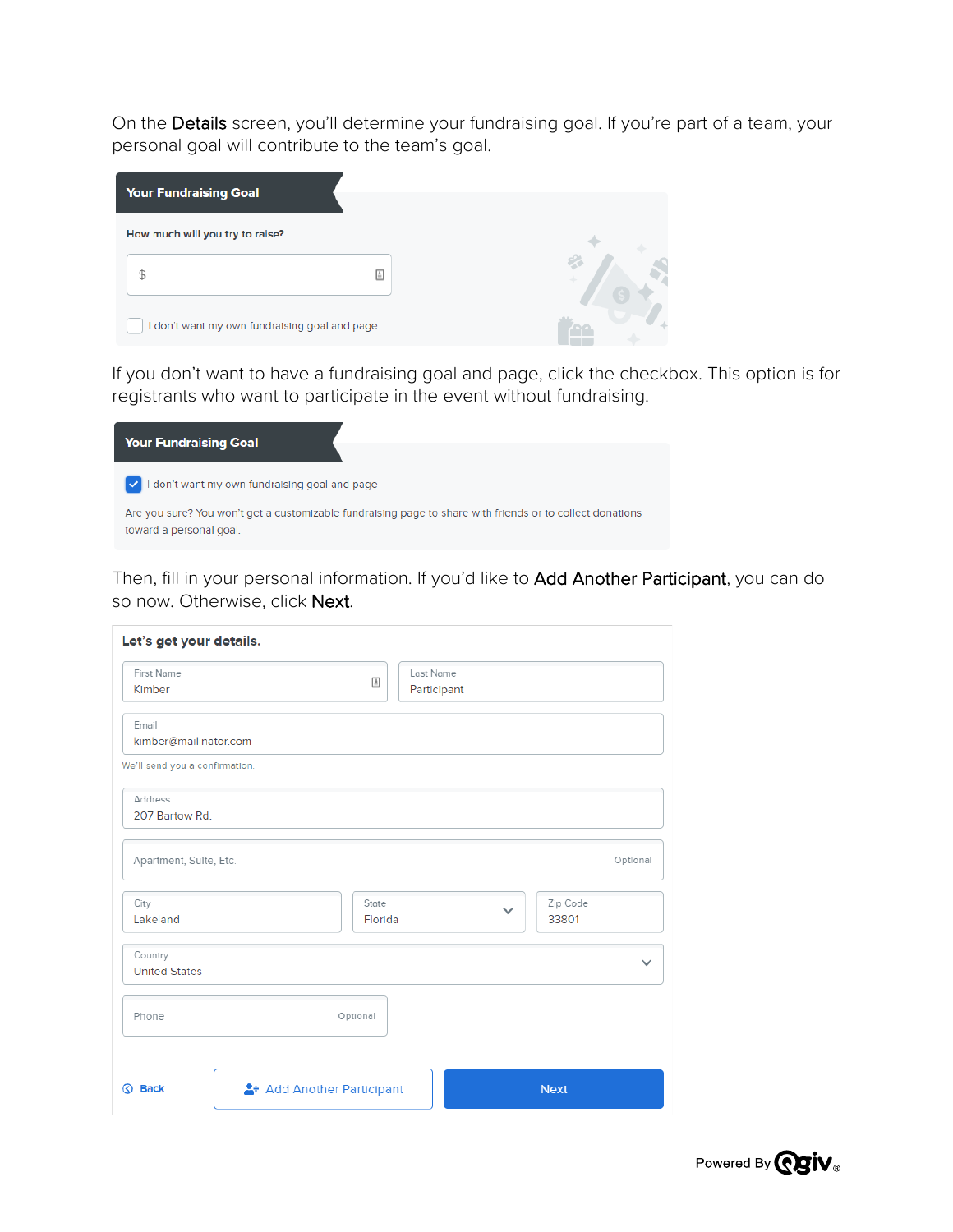If the organization has store items available for purchase during registration, you'll be able to select any items you want on the next step.

|                                 | ● Location > ● Details > Add-ons > Finish Up |  |
|---------------------------------|----------------------------------------------|--|
| <b>Optional Add-ons</b>         |                                              |  |
| <b>Event Gear</b><br>⊖          |                                              |  |
|                                 |                                              |  |
|                                 |                                              |  |
|                                 |                                              |  |
|                                 |                                              |  |
| <b>Event shirt</b>              |                                              |  |
| \$5                             |                                              |  |
| Grab your exclusive Run for the |                                              |  |
| Cause sh                        |                                              |  |
|                                 |                                              |  |
| <b>8</b> Back                   | <b>Skip</b>                                  |  |
|                                 |                                              |  |

To add an item to your cart, click the item's name, choose your quantity and any other attributes, and then click the Add button.

| Choose Size       |   |     |
|-------------------|---|-----|
| Medium            |   |     |
| <b>STATISTICS</b> | 1 | Add |
|                   |   |     |

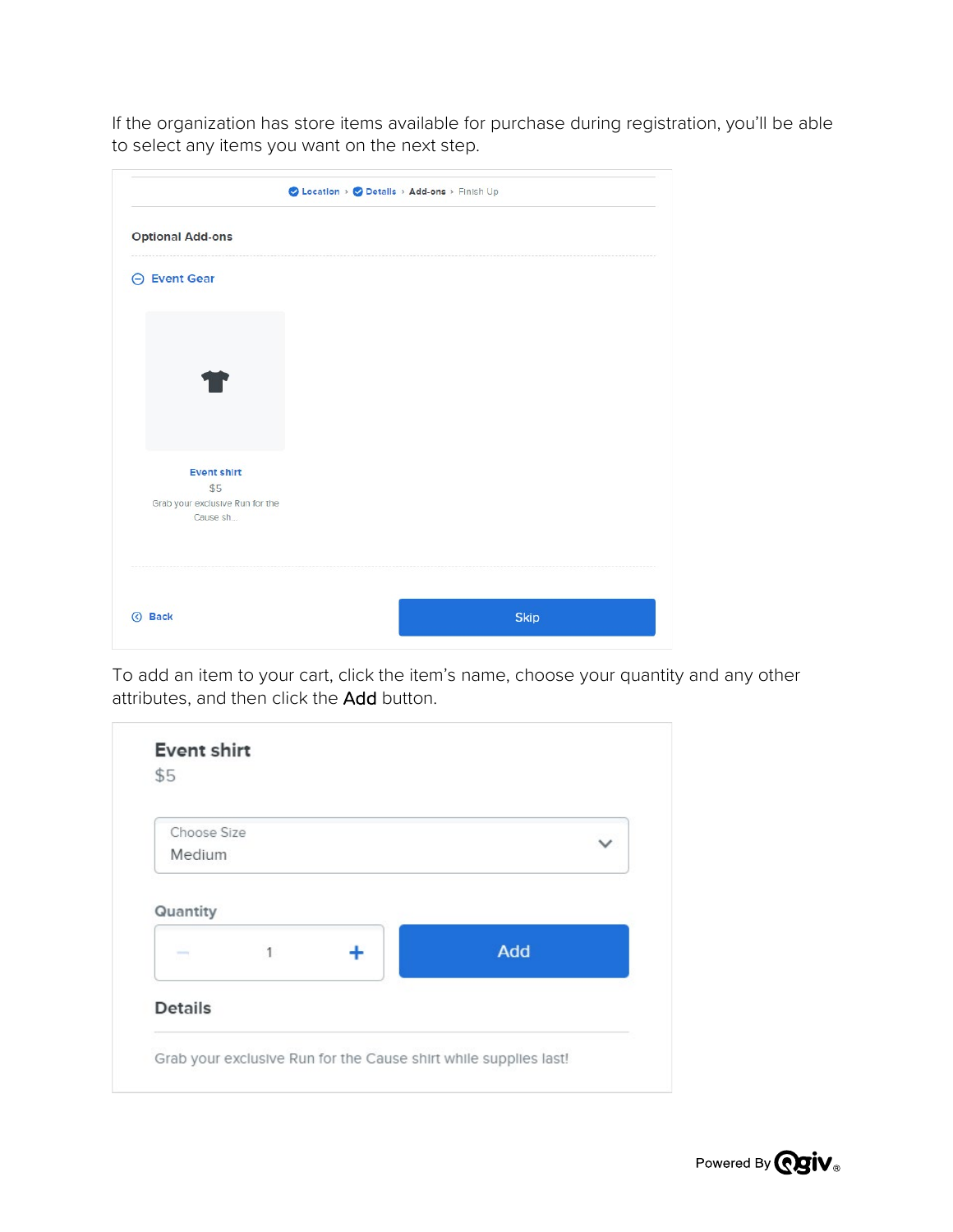Any items you add to your cart will appear on your registration summary. Click the Next button to proceed to checkout.

If you don't wish to purchase any store items, just click the Skip button.

On the Payment Details screen, you can opt to include a donation. If you're participating as a fundraiser, any optional gifts you make will count toward your fundraising goal.

| <b>Add an Optional Gift</b>              |                                                           |  |
|------------------------------------------|-----------------------------------------------------------|--|
| It will go toward your fundraising goal. | Kimber, kick-start your fundraising by making a donation! |  |
|                                          | Optional                                                  |  |

If you choose to add an optional gift, you can use the checkboxes to configure your anonymity settings.



Then, fill in your payment information.

| <b>A</b> Payment Details<br>How would you like to pay?            |                     |  |  |  |
|-------------------------------------------------------------------|---------------------|--|--|--|
| <b>Credit Card</b>                                                | <b>Bank Account</b> |  |  |  |
| Card Number                                                       | <b>VISA</b><br>周    |  |  |  |
| Exp. Date                                                         | ෬<br>CVV            |  |  |  |
| <b>Billing Address</b><br>Same as Mailing Address<br>$\checkmark$ |                     |  |  |  |
| 207 Bartow Rd.<br>Lakeland, FL 33801<br><b>US</b>                 |                     |  |  |  |

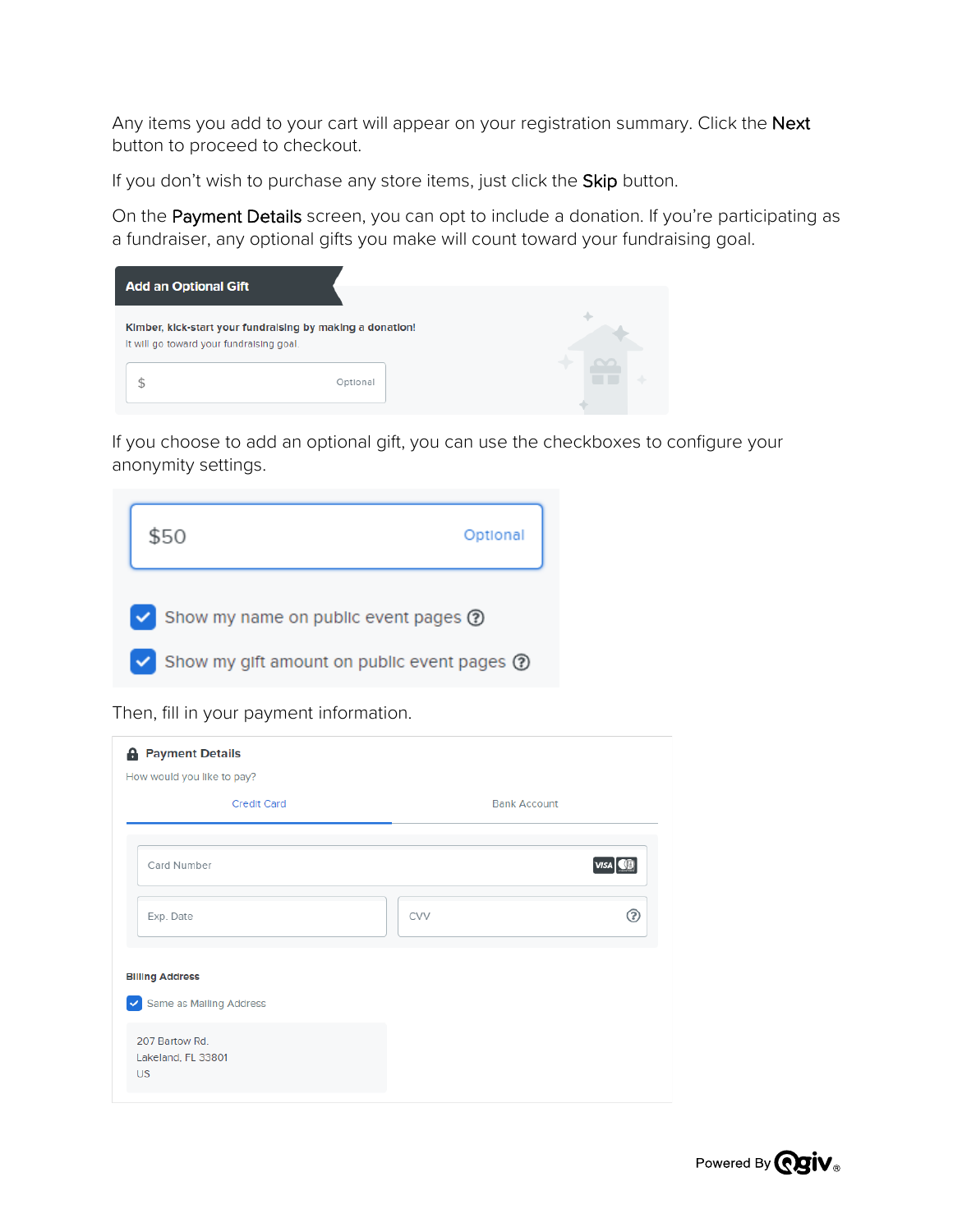Before completing registration, you can review your registration summary on the right side of the screen. This is where you'll apply any promo codes you have.

| <b>Your Summary</b>       |              |  |                    |
|---------------------------|--------------|--|--------------------|
|                           |              |  |                    |
| Lakeland                  |              |  |                    |
| Change                    |              |  |                    |
| <b>2</b> REGISTRATION x 1 |              |  | <b>Add Another</b> |
| Kimber Participant        |              |  | \$15               |
| 5K Fun Run                |              |  |                    |
| kimber@mailinator.com     |              |  |                    |
| <b>Change</b>             |              |  |                    |
| <b>Subtotal</b>           |              |  | \$15               |
|                           |              |  |                    |
| <b>E</b> ADD-ONS          |              |  |                    |
| Event shirt               |              |  | \$5                |
| Medium                    |              |  |                    |
| Change · Remove           |              |  |                    |
| <b>Subtotal</b>           |              |  | \$5                |
|                           |              |  |                    |
|                           |              |  |                    |
| 쓾 GIFTS                   |              |  |                    |
| Gift toward your goal     |              |  | \$50               |
| Extra gift to offset fees |              |  | \$3.90             |
| Subtotal                  |              |  | \$53.90            |
|                           |              |  |                    |
| <b>Total</b>              |              |  | \$73.90            |
| Promo Code                | <b>Apply</b> |  |                    |

When you're ready, click Complete Registration.

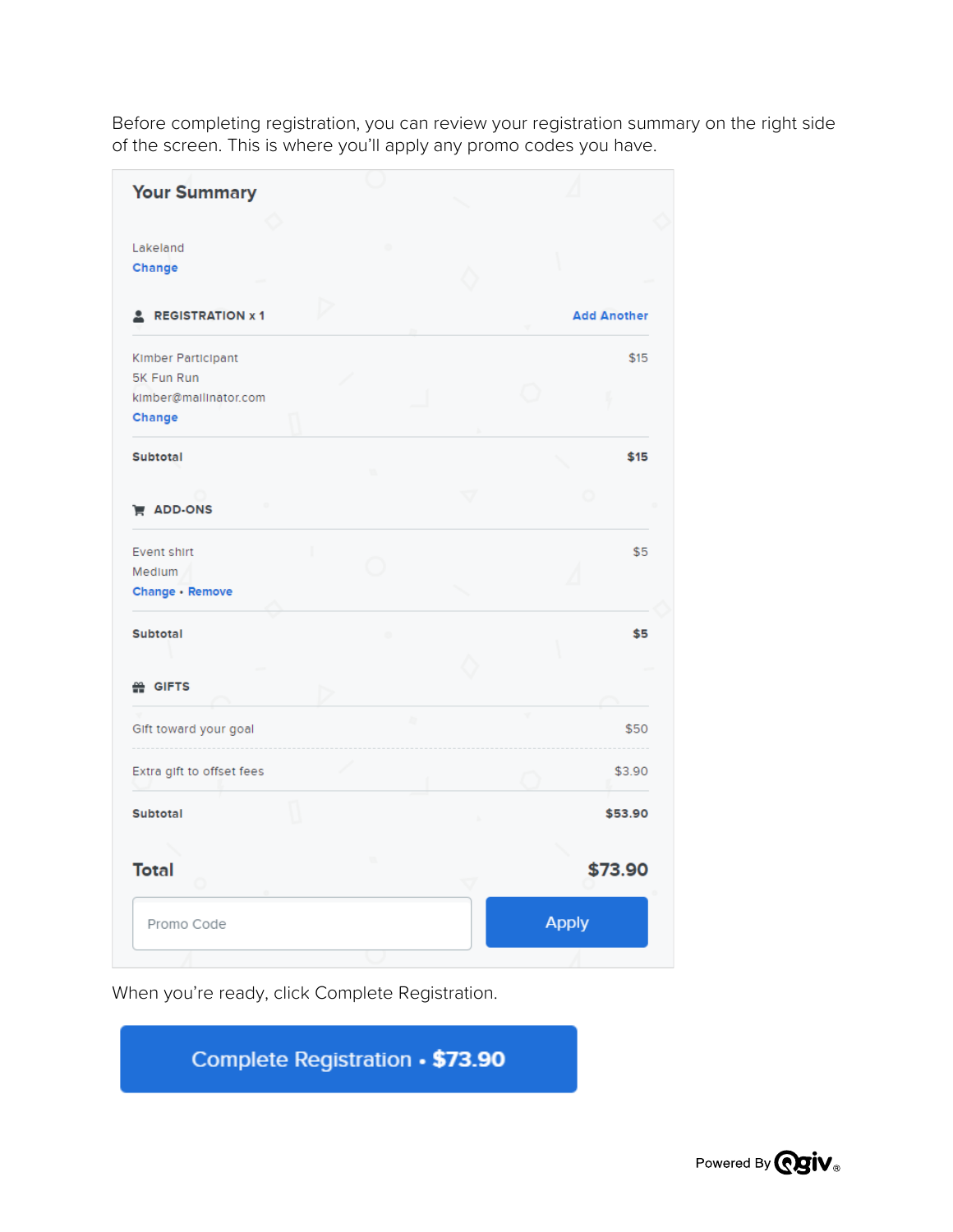On the registration confirmation screen, if you've never participated in a peer-to-peer event powered by Qgiv, you'll be asked to create an account.

|                                     | <b>日 Transaction #13730521</b>                                                |   |                    |
|-------------------------------------|-------------------------------------------------------------------------------|---|--------------------|
|                                     | You're registered for Run for the Cause!                                      |   |                    |
|                                     | Activate Your Account                                                         |   |                    |
|                                     | Just one more step, Kimber!                                                   |   |                    |
|                                     | Create a password to access your fundraising dashboard and start fundraising. |   |                    |
|                                     | Email<br>kimbertest123@mailinator.com                                         | А |                    |
|                                     | Create Password                                                               | ⊛ |                    |
|                                     | Confirm Password                                                              | ⊛ |                    |
|                                     | <b>Activate Account</b>                                                       |   |                    |
|                                     |                                                                               |   |                    |
| <b>Registration Details</b><br>A    | We emailed you a copy, plus a link to your fundraising page.                  |   |                    |
| Powered By <b>Raiv</b> <sub>®</sub> |                                                                               |   | Share via: ( ) V V |

Click My Fundraising Dashboard to set up and manage your personal fundraising page.

| Transaction #13730486                                                                            |
|--------------------------------------------------------------------------------------------------|
| You're registered for Run for the Cause!                                                         |
|                                                                                                  |
| It's time to start fundraising!                                                                  |
| Personalize your page and share it with friends-it only takes a few minutes.                     |
| <b>My Fundraising Dashboard</b>                                                                  |
| <b>Registration Details</b><br>Ð<br>We emailed you a copy, plus a link to your fundraising page. |
| Share via:<br>Powered By <b>ORIV</b> <sub>®</sub>                                                |